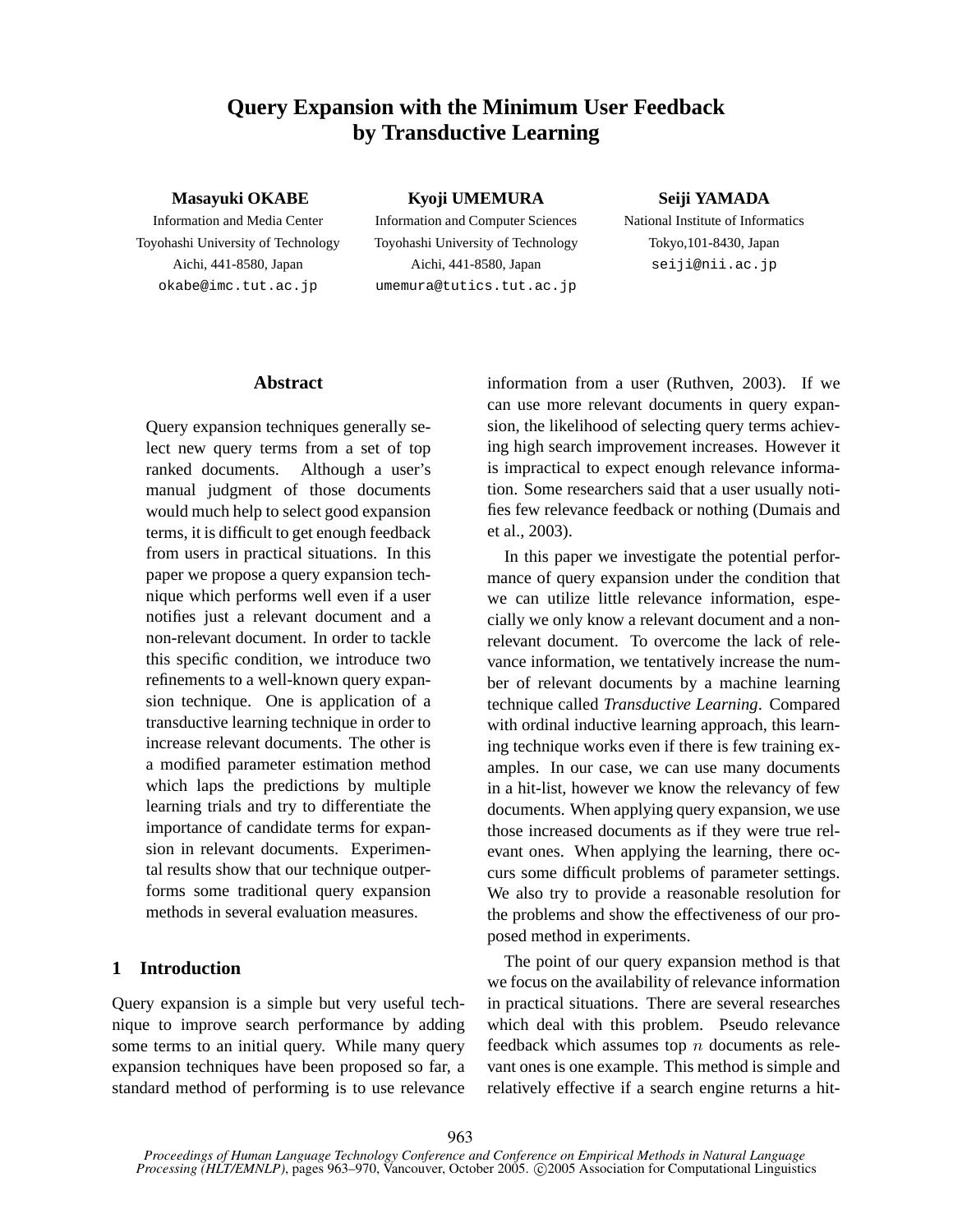list which contains a certain number of relative documents in the upper part. However, unless this assumption holds, it usually gives a worse ranking than the initial search. Thus several researchers propose some specific procedure to make pseudo feedback be effective (Yu and et al, 2003; Lam-Adesina and Jones, 2001). In another way, Onoda (Onoda et al., 2004) tried to apply one-class SVM (Support Vector Machine) to relevance feedback. Their purpose is to improve search performance by using only nonrelevant documents. Though their motivation is similar to ours in terms of applying a machine learning method to complement the lack of relevance information, the assumption is somewhat different. Our assumption is to utilizes manual but the minimum relevance judgment.

Transductive leaning has already been applied in the field of image retrieval (He and et al., 2004). In this research, they proposed a transductive method called the manifold-ranking algorithm and showed its effectiveness by comparing with active learning based Support Vector Machine. However, their setting of relevance judgment is not different from many other traditional researches. They fix the total number of images that are marked by a user to 20. As we have already claimed, this setting is not practical because most users feel that 20 is too much for judgment. We think none of research has not yet answered the question. For relevance judgment, most of the researches have adopted either of the following settings. One is the setting of "Enough relevant documents are available", and the other is "No relevant document is available". In contrast to them, we adopt the setting of "Only one relevant document is available". Our aim is to achieve performance improvement with the minimum effort of judging relevancy of documents.

The reminder of this paper is structured as follows. Section 2 describes two fundamental techniques for our query expansion method. Section 3 explains a technique to complement the smallness of manual relevance judgment. Section 4 introduces a whole procedure of our query expansion method step by step. Section 5 shows empirical evidence of the effectiveness of our method compared with two traditional query expansion methods. Section 6 investigates the experimental results more in detail. Finally, Section 7 summarizes our findings.

# **2 Basic Methods**

### **2.1 Query Expansion**

So far, many query expansion techniques have been proposed. While some techniques focus on the domain specific search which prepares expansion terms in advance using some domain specific training documents (Flake and et al, 2002; Oyama and et al, 2001), most of techniques are based on relevance feedback which is given automatically or manually.

In this technique, expansion terms are selected from relevant documents by a scoring function. The Robertson's *wpq* method (Ruthven, 2003) is often used as such a scoring function in many researches (Yu and et al, 2003; Lam-Adesina and Jones, 2001). We also use it as our basic scoring function. It calculates the score of each term by the following formula.

$$
wpq_t = \left(\frac{r_t}{R} - \frac{n_t - r_t}{N - R}\right) * \log \frac{r_t/(R - r_t)}{(n_t - r_t)/(N - n_t - R + r_t)}
$$
\n(1)

where  $r_t$  is the number of seen relevant documents containing term  $t$ .  $n_t$  is the number of documents containing *t*. *R* is the number of seen relevant documents for a query. *N* is the number of documents in the collection. The second term of this formula is called the Robertson/Spark Jones weight (Robertson, 1990) which is the core of the term weighting function in the Okapi system (Robertson, 1997).

This formula is originated in the following formula.

$$
wpq_t = (p_t - q_t) \log \frac{p_t(1 - q_t)}{q_t(1 - p_t)}
$$
 (2)

where  $p_t$  is the probability that a term  $t$  appears in relevant documents. *q<sup>t</sup>* is the probability that a term *t* appears in non-relevant documents. We can easily notice that it is very important how the two probability of  $p_t$  and  $q_t$  should be estimated. The first formula estimates  $p_t$  with  $\frac{r_t}{R}$  and  $q_t$  with  $\frac{N_t - R_t}{N - R}$ . For the good estimation of  $p_t$  and  $q_t$ , plenty of relevant document is necessary. Although pseudo feedback which automatically assumes top *n* documents as relevant is one method and is often used, its performance heavily depends on the quality of an initial search. As we show later, pseudo feedback has limited performance.

We here consider a query expansion technique which uses manual feedback. It is no wonder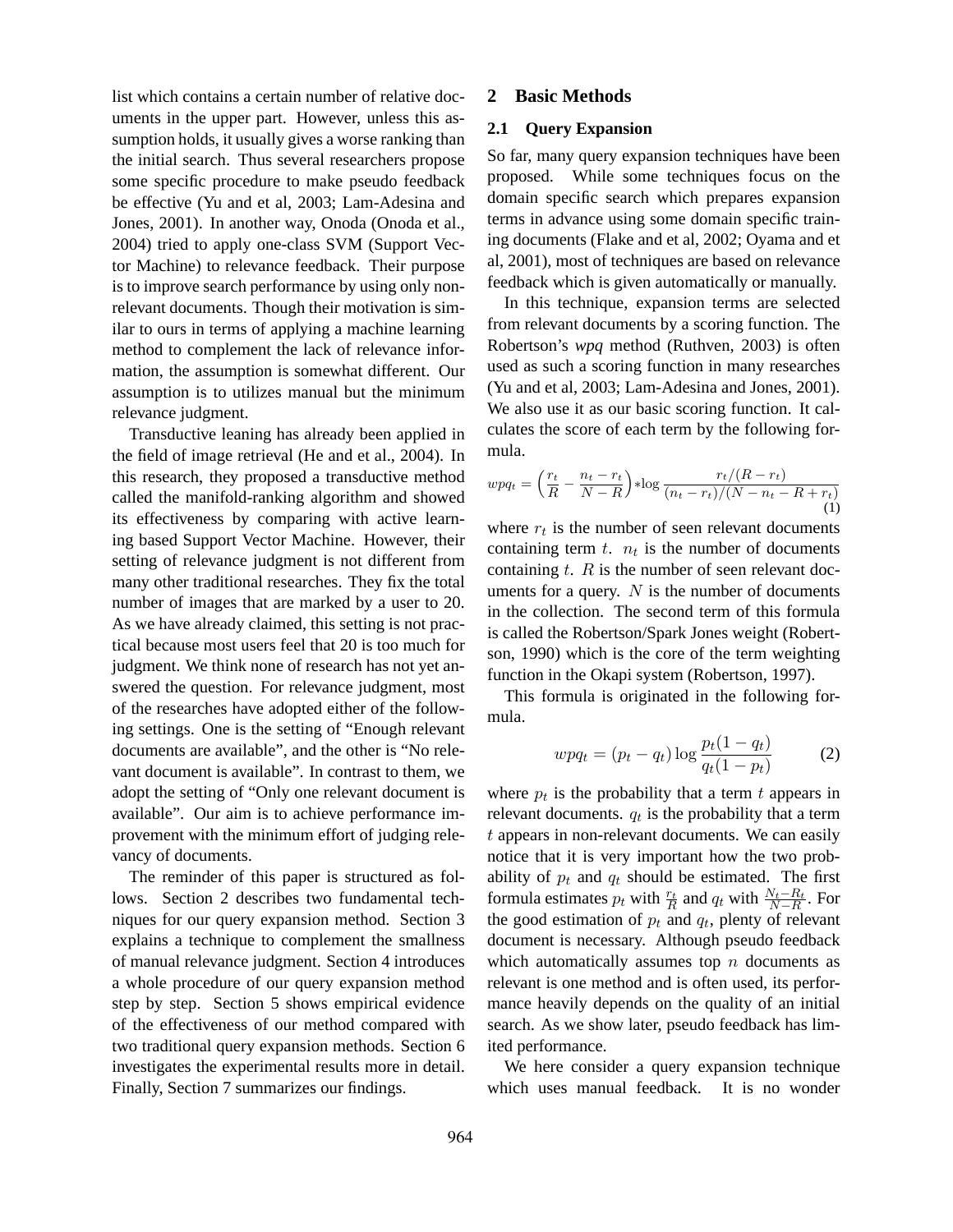manual feedback shows excellent and stable performance if enough relevant documents are available, hence the challenge is how it keeps high performance with less amount of manual relevance judgment. In particular, we restrict the manual judgment to the minimum amount, namely only **a relevant document and a non-relevant document**. In this assumption, the problem is how to find more relevant documents based on a relevant document and a non-relevant document. We use transductive learning technique which is suitable for the learning problem where there is small training examples.

#### **2.2 Transductive Learning**

Transductive learning is a machine learning technique based on the transduction which directly derives the classification labels of test data without making any approximating function from training data (Vapnik, 1998). Because it does not need to make approximating function, it works well even if the number of training data is small.

The learning task is defined on a data set *X* of *n* points. *X* consists of training data set  $L = (\vec{x}_1, \vec{x}_2, ..., \vec{x}_l)$  and test data set  $U =$  $(\vec{x}_{l+1}, \vec{x}_{l+2}, ..., \vec{x}_{l+u})$ ; typically  $l \ll u$ . The purpose of the learning is to assign a label to each data point in *U* under the condition that the label of each data point in *L* are given.

Recently, transductive learning or semisupervised learning is becoming an attractive subject in the machine learning field. Several algorithms have been proposed so far (Joachims, 1999; Zhu and et al., 2003; Blum and et al., 2004) and they show the advantage of this approach in various learning tasks. In order to apply transductive learning to our query expansion, we select an algorithm called "*Spectral Graph Transducer* (SGT)" (Joachims, 2003), which is one of the state of the art and the best transductive learning algorithms. SGT formalizes the problem of assigning labels to *U* with an optimization problem of the constrained ratiocut. By solving the relaxed problem, it produces an approximation to the original solution.

When applying SGT to query expansion, *X* corresponds to a set of top *n* ranked documents in a hit-list. *X* does not corresponds to a whole document collection because the number of documents

in a collection is too huge<sup>1</sup> for any learning system to process. *L* corresponds to two documents with manual judgments, a relevant document and a non-relevant document. Furthermore, *U* corresponds to the documents of  $X \cap \overline{L}$  whose relevancy is unknown. SGT is used to produce the relevancy of documents in *U*. SGT actually assigns values around  $\gamma_+ - \theta$  for documents possibly being relevant and  $\gamma$ <sup>*−*</sup> *−*  $\theta$  for documents possibly being non-relevant.  $\gamma_+ = +\sqrt{\frac{1-f_p}{f_p}}, \gamma_- = -\sqrt{\frac{f_p}{1-f_p}}$  $\frac{Jp}{1-f_p}$  $\theta = \frac{1}{2}$  $\frac{1}{2}(\gamma_+ + \gamma_-)$ , and  $f_p$  is the fraction of relevant documents in *X*. We cannot know the true value of  $f_p$  in advance, thus we have to estimate its approximation value before applying SGT.

According to Joachims, parameter *k* (the number of *k*-nearest points of a data  $\vec{x}$ ) and *d* (the number of eigen values to ...) give large influence to SGT's learning performance. Of course those two parameters should be set carefully. However, besides them,  $f_p$  is much more important for our task because it controls the learning performance. Since extremely small *L* (actually  $|L| = 2$  is our setting) give no information to estimate the true value of  $f_p$ , we do not strain to estimate its single approximation value but propose a new method to utilize the results of learning with some promising  $f_p$ . We describe the method in the next section.

# **3 Parameter Estimations based on Multiple SGT Predictions**

## **3.1 Sampling for Fraction of Positive Examples**

SGT prepares 2 estimation methods to set  $f_p$  automatically. One is to estimate from the fraction of positive examples in training examples. This method is not suitable for our task because  $f_p$  is always fixed to 0.5 by this method if the number of training examples changes despite the number of relevant documents is small in many practical situations. The other is to estimate with a heuristic that the difference between a setting of  $f_p$  and the fraction of positive examples actually assigned by SGT should be as small as possible. The procedure provided by SGT starts from  $f_p = 0.5$  and the next  $f_p$  is set to the fraction of documents assigned as relevant in the previous SGT trial. It repeats until  $f_p$  changes

<sup>&</sup>lt;sup>1</sup>Normally it is more than ten thousand.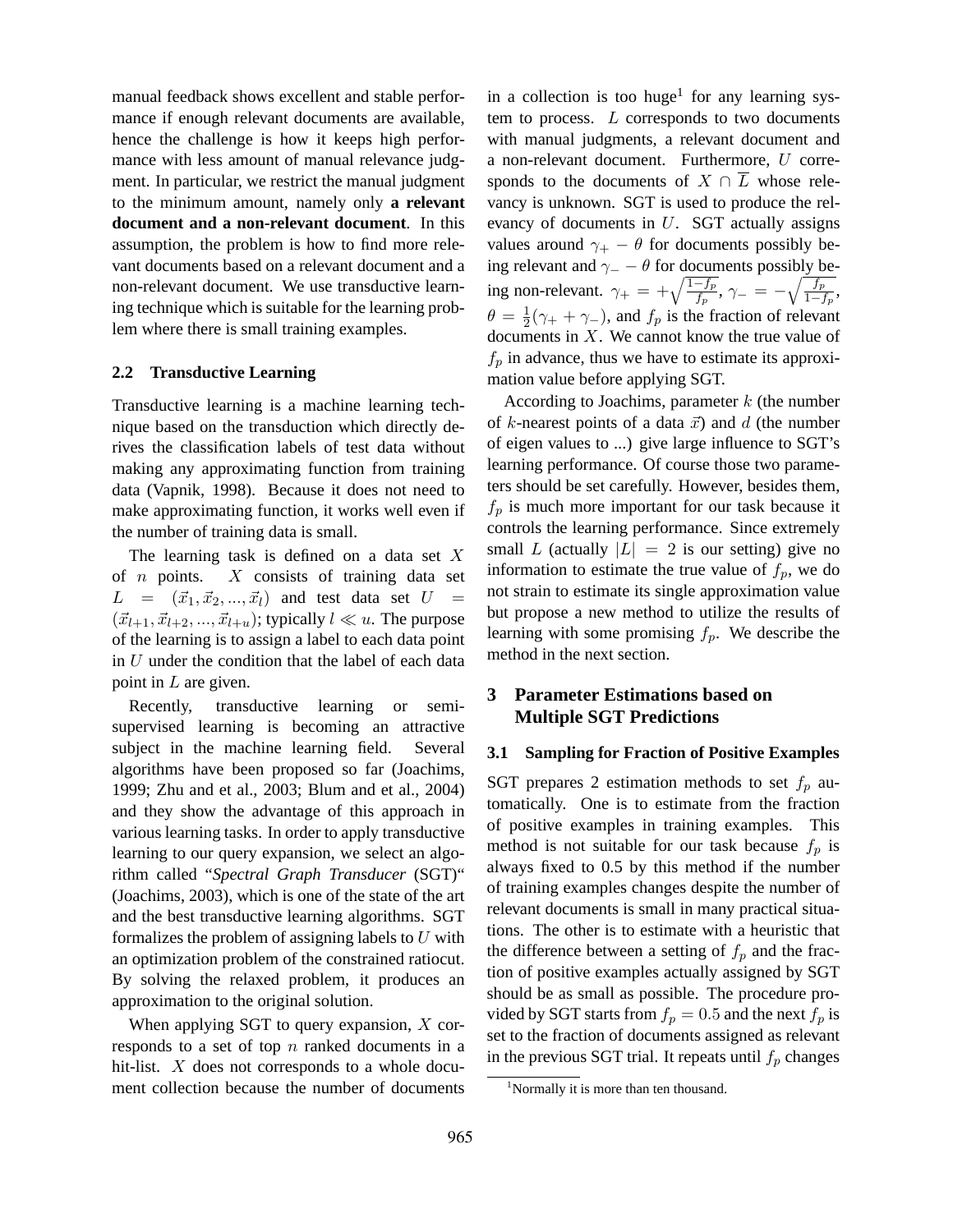Input

 $N_{tr}$  // the number of training examples **Output** 

*S* // a set of sampling points

$$
piv = \ln(N_{tr}); \text{ // sampling interval}
$$
  
\n
$$
nsp = 0; \text{ // the number of sampling points}
$$
  
\n
$$
for(i = piv; i \leq N_{tr} - 1; i += piv)
$$
  
\nadd *i* to ;  
\n
$$
nsp++;
$$
  
\n
$$
if(nsp == 10) { exit; }
$$

Figure 1: Pseudo code of sampling procedure for *f<sup>p</sup>*

five times or the difference converges less than 0.01. This method is neither works well because the convergence is not guaranteed at all.

Presetting of *f<sup>p</sup>* is primarily very difficult problem and consequently we take another approach which laps the predictions of multiple SGT trials with some sampled  $f_p$  instead of setting a single  $f_p$ . This approach leads to represent a relevant document by not a binary value but a real value between 0 and 1. The sampling procedure for  $f_p$  is illustrated in Figure 1. In this procedure, sampling interval changes according to the number of training examples. In our preliminary test, the number of sampling points should be around 10. However this number is adhoc one, thus we may need another value for another corpus.

#### **3.2 Modified estimations for** *p<sup>t</sup>* **and** *q<sup>t</sup>*

Once we get a set of sampling points  $S = \{f_p^i : p \in S \mid f_p^i\}$  $i = 1 \sim 10$ , we run SGT with each  $f_p^i$  and laps each resultant of prediction to calculate  $p_t$  and  $q_t$  as follows.

$$
p_t = \frac{\sum_i r_t^i}{\sum_i R_i} \tag{3}
$$

$$
q_t = \frac{\sum_i n_t - r_t^i}{\sum_i N - R_i} \tag{4}
$$

Here,  $R_i$  is the number of documents which SGT predicts as relevant with *i*th value of  $f_p^i$ , and  $r_t^i$  is the number of documents in  $R_i$  where a term  $t$  appears. In each trial, SGT predicts the relevancy of documents by binary value of 1 (for relevant) and 0 (for non-relevant), yet by lapping multiple resultant of predictions, the binary prediction value changes

to a real value which can represents the relevancy of documents in more detail. The main merit of this approach in comparison with fixing  $f_p$  to a single value, it can differentiate a value of  $p_t$  if  $N_{tr}$  is small.

# **4 Expansion Procedures**

We here explain a whole procedure of our query expansion method step by step.

- 1. **Initial Search**: A retrieval starts by inputting a query for a topic to an IR system.
- 2. **Relevance Judgment for Documents in a Hit-List**: The IR system returns a hit-list for the initial query. Then the hit-list is scanned to check whether each document is relevant or non-relevant in descending order of the ranking. In our assumption, this reviewing process terminates when a relevant document and a non-relevant one are found.
- 3. **Finding more relevant documents by transductive learning**: Because only two judged documents are too few to estimate  $p_t$  and  $q_t$ correctly, our query expansion tries to increase the number of relevant documents for the *wpq* formula using the SGT transductive learning algorithm. As shown in Figure2, SGT assigns a value of the possibility to be relevant for the topic to each document with no relevance judgment (documents under the dashed line in the Fig) based on two judged documents (documents above the dashed line in the Figure).



Figure 2: A method to find tentative relevant documents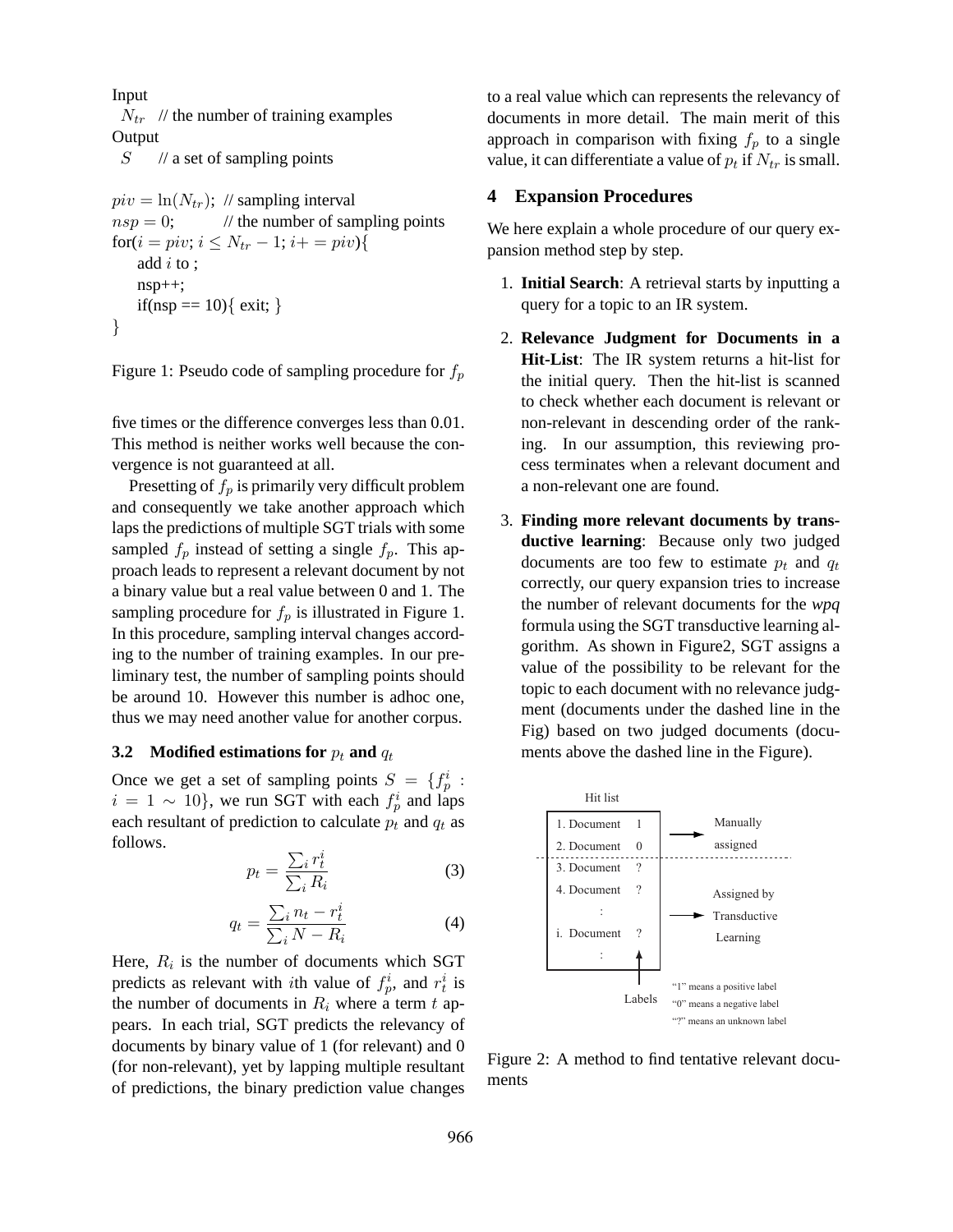- 4. **Selecting terms to expand the initial query**: Our query expansion method calculates the score of each term appearing in relevant documents (including documents judged as relevant by SGT) using *wpq* formula, and then selects a certain number of expansion terms according to the ranking of the score. Selected terms are added to the initial query. Thus an expanded query consists of the initial terms and added terms.
- 5. **The Next Search with an expanded query**: The expanded query is inputted to the IR system and a new hit-list will be returned. One cycle of query expansion finishes at this step.

In the above procedures, we naturally introduced transductive learning into query expansion as the effective way in order to automatically find some relevant documents. Thus we do not need to modify a basic query expansion procedure and can fully utilize the potential power of the basic query expansion.

The computational cost of transductive learning is not so much. Actually transductive learning takes a few seconds to label 100 unlabeled documents and query expansion with all the labeled documents also takes a few seconds. Thus our system can expand queries sufficiently quick in practical applications.

# **5 Experiments**

This section provides empirical evidence on how our query expansion method can improve the performance of information retrieval. We compare our method with other traditional methods.

### **5.1 Environmental Settings**

#### **5.1.1 Data set**

We use the TREC-8 data set (Voorhees and Harman, 1999) for our experiment. The document corpus contains about 520,000 news articles. Each document is preprocessed by removing stopwords and stemming. We also use fifty topics (No.401-450) and relevance judgments which are prepared for adhoc task in the TREC-8. Queries for an initial search are nouns extracted from the **title** tag in each topic.

#### **5.1.2 Retrieval Models**

We use two representative retrieval models which are bases of the Okapi (Robertson, 1997) and SMART systems. They showed highest performance in the TREC-8 competition.

**Okapi** : The weight function in Okapi is BM25. It calculates each document's score by the following formula.

$$
score(d) = \sum_{T \in Q} w^{(1)} \cdot \frac{(k_1 + 1)t f(k_3 + 1)qtf}{(K + tf)(k_3 + qtf)}
$$
(5)

$$
w^{(1)} = \log \frac{(r_t + 0.5)/(R - r_t + 0.5)}{(n_t - r_t + 0.5)/(N - n_t - R + r_t + 0.5)}
$$
  
(6)  

$$
K = k_1 \left( (1 - b) + b \frac{dl}{avdl} \right)
$$
(7)

where *Q* is a query containing terms *T*, *tf* is the term's frequency in a document, *qtf* is the term's frequency in a text from which *Q* was derived.  $r_t$  and  $n_t$  are described in section 2. *K* is calculated by (7), where *dl* and *avdl* denote the document length and the average document length. In our experiments, we set  $k_1 = 1.2, k_3 = 1000, b = 0.75,$  and *avdl* = 135*.*6. Terms for query expansion are ranked in decreasing order of  $r_t \times w^{(1)}$  for the following Okapi's retrieval tests without SGT (**Okapi manual** and **Okapi pseudo**) to make conditions the same as of TREC-8.

**SMART** : The SMART's weighting function is as follows<sup>2</sup>.

 $score(d) =$ 

$$
\sum_{T \in Q} \{1 + \ln(1 + \ln(tf))\} * \log(\frac{N+1}{df}) * pivot \quad (8)
$$

$$
pivot = \frac{1}{0.8 + 0.2 \times \frac{dl}{avdl}}
$$
 (9)

*df* is the term's document frequency. *tf*, *dl* and *avdl* are the same as Okapi. When doing relevance feedback, a query vector is modified by the following Rocchio's method (with parameters  $\alpha = 3$ ,  $\beta = 2$ ,  $\gamma = 2$ ).

$$
\vec{Q}_{new} = \alpha \vec{Q}_{old} + \frac{\beta}{|D_{rel}|} \sum_{D_{rel}} \vec{d} - \frac{\gamma}{|D_{nrel}|} \sum_{D_{nrel}} \vec{d} \tag{10}
$$

<sup>&</sup>lt;sup>2</sup>In this paper, we use AT&T's method (Singhal et al., 1999) applied in TREC-8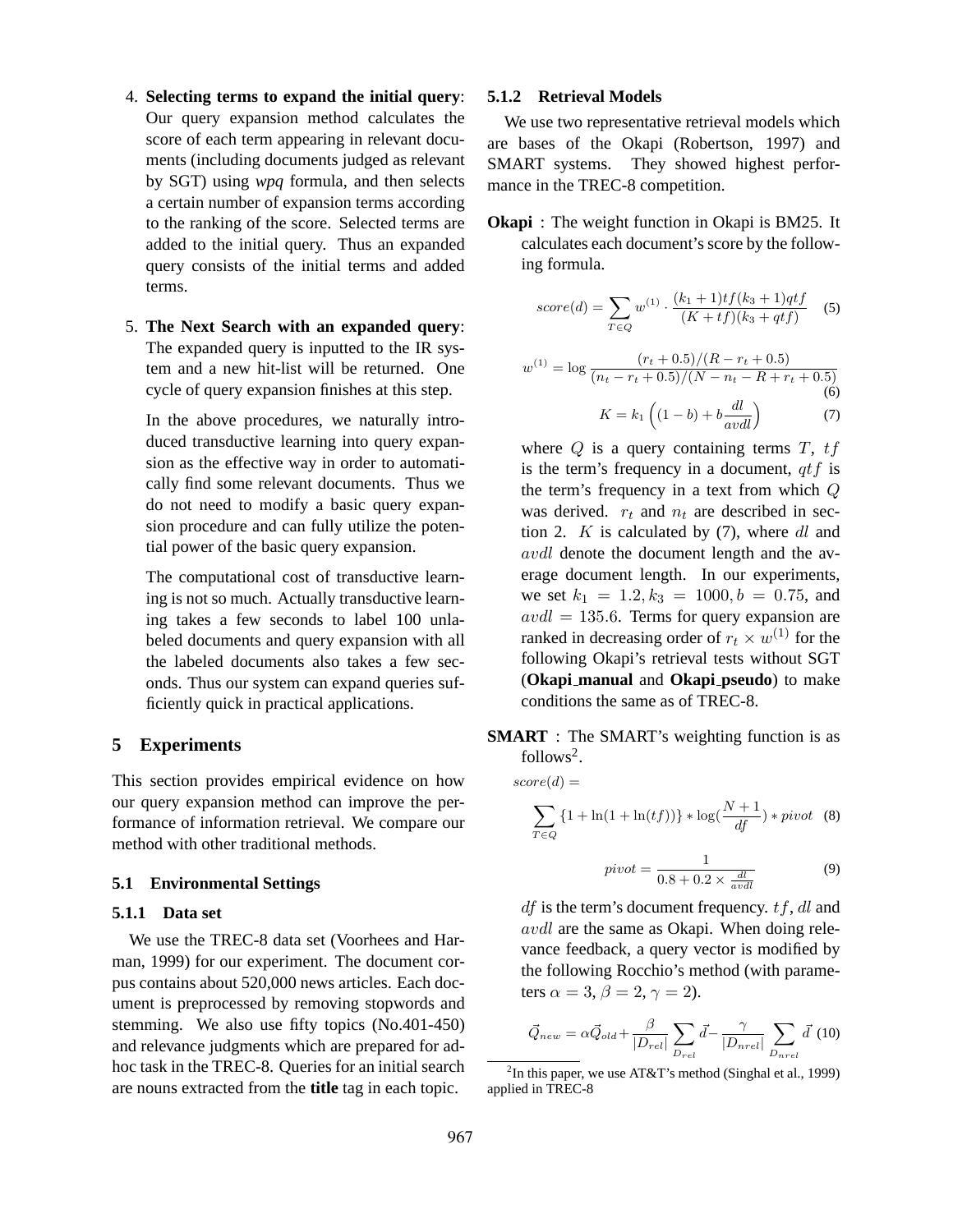Table 1: Results of Initial Search

|                  | P10               | P30   | <b>RPREC</b> | <b>MAP</b> | <b>R05P</b> |
|------------------|-------------------|-------|--------------|------------|-------------|
| Okapi_ini        | $\parallel$ 0.466 | 0.345 | 0.286        | 0.239      | 0.195       |
| <b>SMART_ini</b> | 0.460             | 0.336 | 0.271        | 0.229      | 0.187       |

*Drel* and *Dnrel* are sets of seen relevant and non-relevant documents respectively. Terms for query expansion are ranked in decreasing order of the above Rocchio's formula.

Table 1 shows their initial search results of Okapi (**Okapi ini**) and SMART (**SMART ini**). We adopt five evaluation measures. Their meanings are as follows (Voorhees and Harman, 1999).

- **P10** : The precision after the first 10 documents are retrieved.
- **P30** : The precision after the first 30 documents are retrieved.
- **R-Prec** : The precision after the first R documents are retrieved, where R is the number of relevant documents for the current topic.
- **MAP** : Mean average precision (MAP) is the average precision for a single topic is the mean of the precision obtained after each relevant document is retrieved (using zero as the precision for relevant documents that are not retrieved).
- **R05P** : Recall at the rank where precision first dips below 0.5 (after at least 10 documents have been retrieved).

The performance of query expansion or relevance feedback is usually evaluated on a residual collection where seen documents are removed. However we compare our method with pseudo feedback based ones, thus we do not use residual collection in the following experiments.

#### **5.1.3 Settings of Manual Feedback**

For manual feedback, we set an assumption that a user tries to find relevant and non-relevant documents within only top 10 documents in the result of an initial search. If a topic has no relevant document or no non-relevant document in the top 10 documents, we do not apply manual feedback, instead we consider the result of the initial search for

Table 2: Results of **Okapi sgt** (5 terms expanded)

|     | P <sub>10</sub> | <b>P30</b> | <b>RPREC</b> | MAP   | RO5P  |
|-----|-----------------|------------|--------------|-------|-------|
| 20  | 0.516           | 0.381      | 0.308        | 0.277 | 0.233 |
| 50  | 0.494           | 0.380      | 0.286        | 0.265 | 0.207 |
| 100 | 0.436           | 0.345      | 0.283        | 0.253 | 0.177 |

Table 3: Results of **Okapi sgt** (10 terms expanded)

|     | P <sub>10</sub> | P30   | <b>RPREC</b> | <b>MAP</b> | <b>R05P</b> |  |  |  |
|-----|-----------------|-------|--------------|------------|-------------|--|--|--|
| 20  | 0.508           | 0.383 | 0.301        | 0.271      | 0.216       |  |  |  |
| 50  | 0.520           | 0.387 | 0.294        | 0.273      | 0.208       |  |  |  |
| 100 | 0.494           | 0.365 | 0.283        | 0.261      | 0.190       |  |  |  |

Table 4: Results of **Okapi sgt** (15 terms expanded)

|     | P10   | P30   | <b>RPREC</b> | MAP   | <b>R05P</b> |
|-----|-------|-------|--------------|-------|-------------|
| 20  | 0.538 | 0.381 | 0.298        | 0.274 | 0.223       |
| 50  | 0.528 | 0.387 | 0.298        | 0.283 | 0.222       |
| 100 | 0.498 | 0.363 | 0.280        | 0.259 | 0.197       |

Table 5: Results of **Okapi sgt** (20 terms expanded)

|     | P10   | P30   | RPREC | <b>MAP</b> | RO5P  |  |  |
|-----|-------|-------|-------|------------|-------|--|--|
| 20  | 0.546 | 0.387 | 0.307 | 0.289      | 0.235 |  |  |
| 50  | 0.520 | 0.385 | 0.299 | 0.282      | 0.228 |  |  |
| 100 | 0.498 | 0.369 | 0.272 | 0.255      | 0.188 |  |  |

such topics. There are 8 topics  $3$  which we do not apply manual feedback methods.

### **5.2 Basic Performance**

Firstly, we evaluate the basic performance of our query expansion method by changing the number of training examples. Since our method is based on Okapi model, we represent it as **Okapi sgt** (with parameters  $k = 0.5 * N_{tr}$ ,  $d = 0.8 * N_{tr}$ . *k* is the number of nearest neighbors, *d* is the number of eigen values to use and  $N_{tr}$  is the number of training examples).

Table 2-5 shows five evaluation measures of **Okapi sgt** when the number of expansion terms changes. We test 20, 50 and 100 as the number of training examples and 5, 10 15 and 20 for the number of expansion terms. As for the number of training examples, performance of 20 and 50 does not differ so much in all the number of expansion terms. However performance of 100 is clearly worse than of 20 and 50. The number of expansion terms does not effect so much in every evaluation measures. In the following experiments, we compare the results of **Okapi sgt** when the number of training examples is 50 with other query expansion methods.

<sup>3</sup>Topic numbers are 409, 410, 424, 425, 431, 432, 437 and 450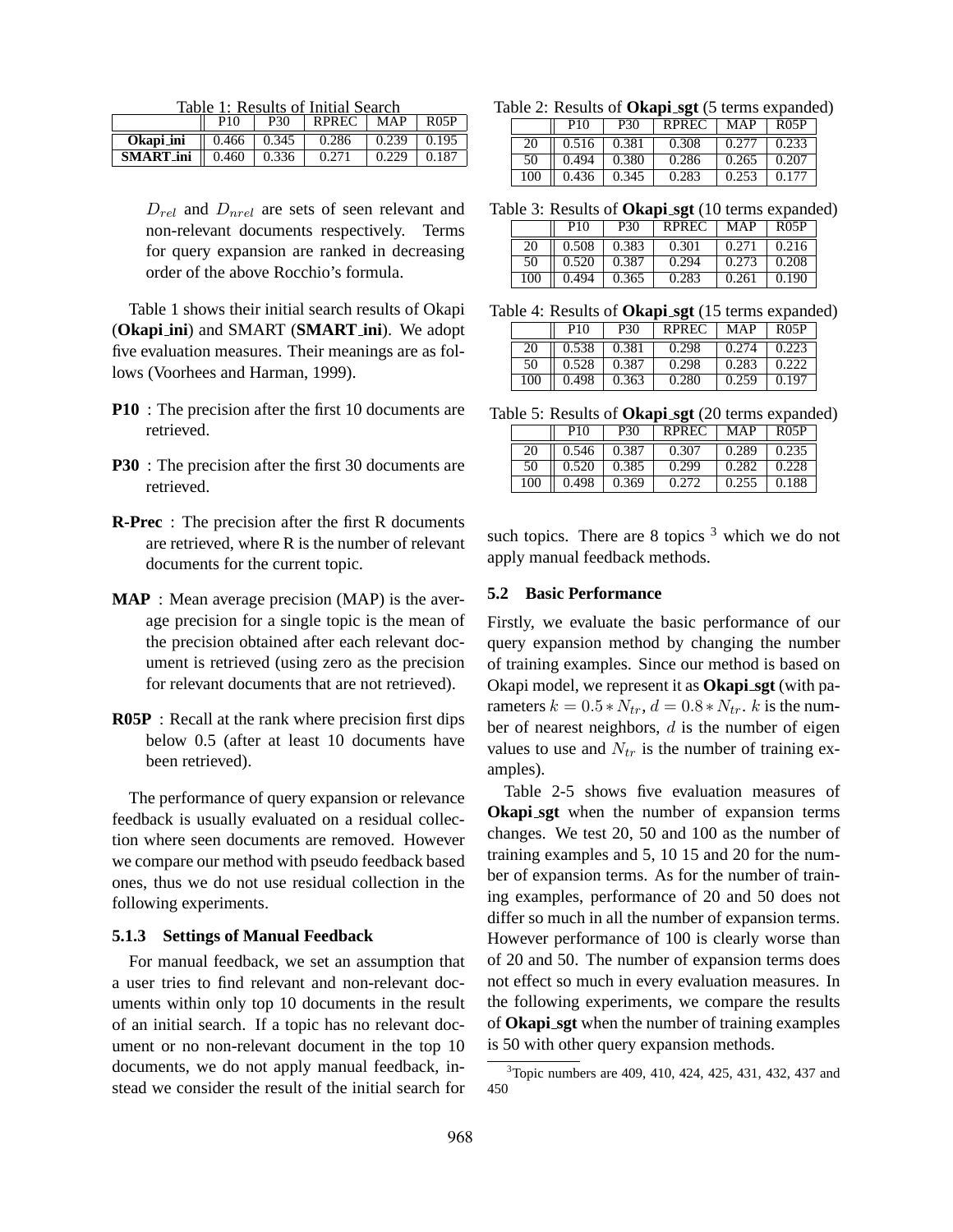| (MAP)             |       |       |       |       |
|-------------------|-------|-------|-------|-------|
|                   |       |       |       | 20    |
| Okapi_sgt         | 0.265 | 0.273 | 0.274 | 0.282 |
| Okapi_man         | 0.210 | 0.189 | 0.172 | 0.169 |
| <b>SMART</b> _man | 0.209 |       | 0.220 | 0.219 |

Table 6: Results of Manual Feedback Methods

Table 7: Results of Manual Feedback Methods (10 terms expanded)

|                   | P <sub>10</sub> | <b>P30</b> | <b>RPREC</b> | MAP   | $R$ 0.5P |
|-------------------|-----------------|------------|--------------|-------|----------|
| Okapi_sgt         | 0.520           | 0.387      | 0.294        | 0.273 | 0.208    |
| Okapi_man         | 0.420           | 0.285      | 0.212        | 0.189 | 0.132    |
| <b>SMART</b> _man | 0.434           | 0.309      | 0.250        |       | 0.174    |

# **5.3 Comparison with other Manual Feedback Methods**

We next compare our query expansion method with the following manual feedback methods.

- **Okapi\_man** : This method simply uses only one relevant document judged by hand. This is called *incremental relevance feedback* (Aalbersberg, 1992; Allan, 1996; Iwayama, 2000).
- **SMART man** : This method is SMART's manual relevance feedback (with parameters  $\alpha = 3$ ,  $\beta = 2$ ,  $\gamma = 0$ ).  $\gamma$  is set to 0 because the performance is terrible if  $\gamma$  is set to 2.

Table 6 shows the mean average precision of three methods when the number of expansion terms changes. Since the number of feedback documents is extremely small, two methods except for **Okapi sgt** get worse than their initial searches. **Okapi man** slightly decreases as the number of expansion terms increases. Contrary, **SMART man** do not change so much as the number of expansion terms increases. Table 7 shows another evaluation measures with 10 terms expanded. It is clear that **Okapi sgt** outperforms the other two methods.

# **5.4 Comparison with Pseudo Feedback Methods**

We finally compare our query expansion method with the following pseudo feedback methods.

**Okapi\_pse** : This is a pseudo version of Okapi which assumes top 10 documents in the initial search as relevant ones as well as TREC-8 settings.

Table 8: Results of Pseudo Feedback Methods (MAP)

|                  |       | 10    | 15    | 20    |
|------------------|-------|-------|-------|-------|
| Okapi_sgt        | 0.265 | 0.273 | 0.274 | 0.282 |
| Okapi_pse        | 0.253 | 0.249 | 0.247 | 0.246 |
| <b>SMART_pse</b> | 0.236 | 0.243 | 0.242 | በ 242 |

Table 9: Results of Pseudo Feedback Methods (10 terms expanded)

|                  | P <sub>10</sub> | P30   | <b>RPREC</b> | MAP   | <b>R05P</b> |
|------------------|-----------------|-------|--------------|-------|-------------|
| Okapi_sgt        | 0.520           | 0.387 | 0.294        | 0.273 | 0.208       |
| Okapi_pse        | 0.478           | 0.369 | 0.279        | 0.249 | 0.206       |
| <b>SMART_pse</b> | 0.466           | 0.359 | 0.272        | 0.243 | 0.187       |

**SMART\_pse** : This is a pseudo version of SMART. It also assumes top 10 documents as relevant ones. In addition, it assumes top 500-1000 documents as non-relevant ones.

In TREC-8, above two methods uses TREC1-5 disks for query expansion and a phase extraction technique. However we do not adopt these methods in our experiments<sup>4</sup>. Since these methods showed the highest performance in the TREC-8 adhoc task, it is reasonable to compare our method with them as competitors.

Table 8 shows the mean average precision of three methods when the number of expansion terms changes. Performance does not differ so much if the number of expansion terms changes. **Okapi sgt** outperforms at any number of expansion. Table 9 shows the results in other evaluation measures. **Okapi sgt** also outperforms except for **R05P**. In particular, performance in **P10** is quite well. It is preferable behavior for the use in practical situations.

# **6 Discussion**

In the experiments, the feedback documents for **Okapi\_sgt** is top ranked ones. However some users do not select such documents. They may choose another relevant and non-relevant documents which rank in top 10. Thus we test an another experiment where relevant and non-relevant documents are selected randomly from top 10 rank. Table 10 shows the result. Compared with table 2, the performance seems to become slightly worse. This shows that a

<sup>&</sup>lt;sup>4</sup>Thus the performance in our experiments is a bit worse than the result of TREC-8